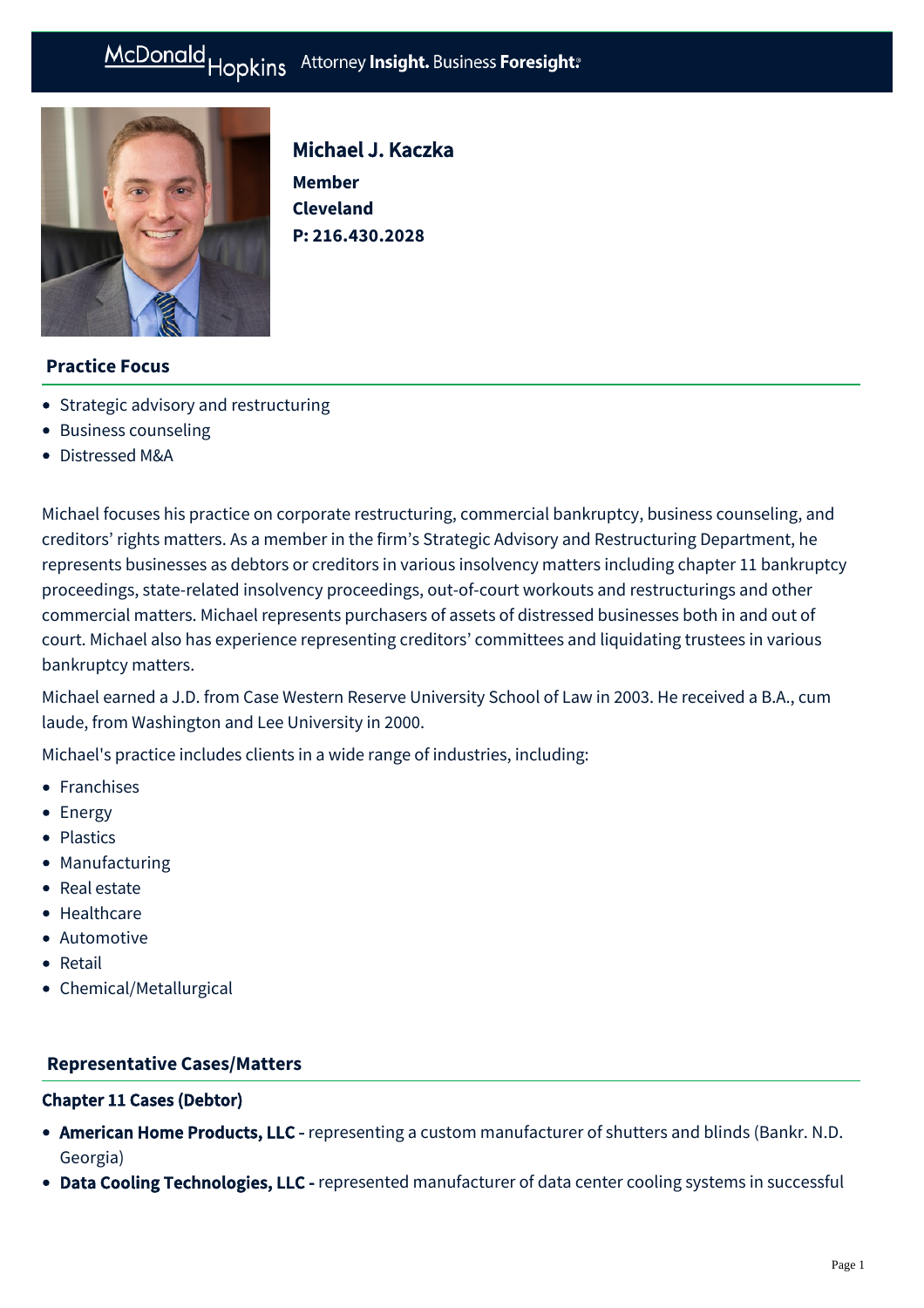363 sale in chapter 11 (Bankr. N.D. Ohio)

- Unique Ventures Group, LLC represented chapter 11 Trustee as special sale and franchise counsel in the successful 363 sale of 28 Perkins® Family Restaurants franchises. (Bankr. W.D. Pa.)
- Coshocton County Memorial Hospital Association represented a 56-bed acute care community hospital in a successful 363 asset sale and chapter 11 case. (Bankr. N.D. Ohio)
- Gulf Chemical Metallurgical Company, et al. represented a leading producer of ferroalloys in chapter 11 bankruptcy. (Bankr. W.D. Pa.)
- QSL of Medina, Inc., et al. represented franchisor of Quaker Steak & Lube® brand in successful 363 asset sale and bankruptcy plan of liquidation. (Bankr. N.D. Ohio)
- The Antioch Company, LLC represented direct sale and scrap-booking company in chapter 11 reorganization. (Bankr. D. Minn)
- Willard Rental Properties, LLP represented a family-owned property management and home improvement company with 1,100 rental units in Northern Ohio in the successful chapter 11 reorganization of their businesses. (Bankr. N.D. Ohio)
- Duke and King Acquisition Corp. represented franchisee of 92 Burger King® restaurants in a successful 363 asset sale and bankruptcy plan of liquidation. (Bankr. D. Minn.)
- BPI Energy, Inc. represented a producer of coal-bed methane gas in chapter 11 bankruptcy, including the sale of assets and confirmation of plan of liquidation. (Bankr. N.D. Ohio)
- CHA Hawaii, LLC represented a Hawaiian hospital system in chapter 11 bankruptcy culminating in a plan of reorganization. (Bankr. D. Haw.)
- The Antioch Company served as co-counsel in representation of a direct sale scrap-booking company in a prepackaged chapter 11 bankruptcy. (Bankr. S.D. Ohio)
- CCI of West Palm, Inc. represented multiple New York and Florida franchisees of TGI Friday's® casual dining restaurant operations in chapter 11 bankruptcy. (Bankr. S.D. Fla.)
- Hydraulic Technologies, Inc. served as co-counsel of an Ohio-based supplier of hydraulic lifts in the sale of its operations in chapter 11 bankruptcy. (Bankr. N.D. Ohio)
- Union Stamping & Assembly, LLC represented a West Virginia-based Tier I automotive parts manufacturer in a 363 asset sale and subsequent winddown of its business in chapter 11 bankruptcy. (Bankr. S.D. W.Va.)
- Risk Management Alternatives, Inc. represented a group of national accounts receivable management services companies in the administration of their chapter 11 bankruptcies, including the sale of substantially all of their assets and confirmation of a plan of liquidation. (Bankr. N.D. Ohio)
- Tiro Industries represented a Minneapolis-based manufacturer of private-label hair-care and beauty products in a 363 sale of all assets and assisted in the administration of its chapter 11 bankruptcy case. (Bankr. D. Del.)
- Summitville Tiles, Inc. represented an Ohio family-owned manufacturer of ceramic tile in a chapter 11 bankruptcy culminating in a successful reorganization of the business. (Bankr. N.D. Ohio)
- Gliatech, Inc. represented an Ohio-based biotechnology manufacturer and developer in chapter 11, which resulted in the payment in full of all secured and general unsecured creditors, pursuant to a confirmed liquidating plan. (Bankr. N.D. Ohio)

# Chapter 11 Cases (Creditor/Liquidating Trustee)

• First Energy Solutions Corp. - co-counsel to Wilmington Savings Fund Society FSB and ad hoc group of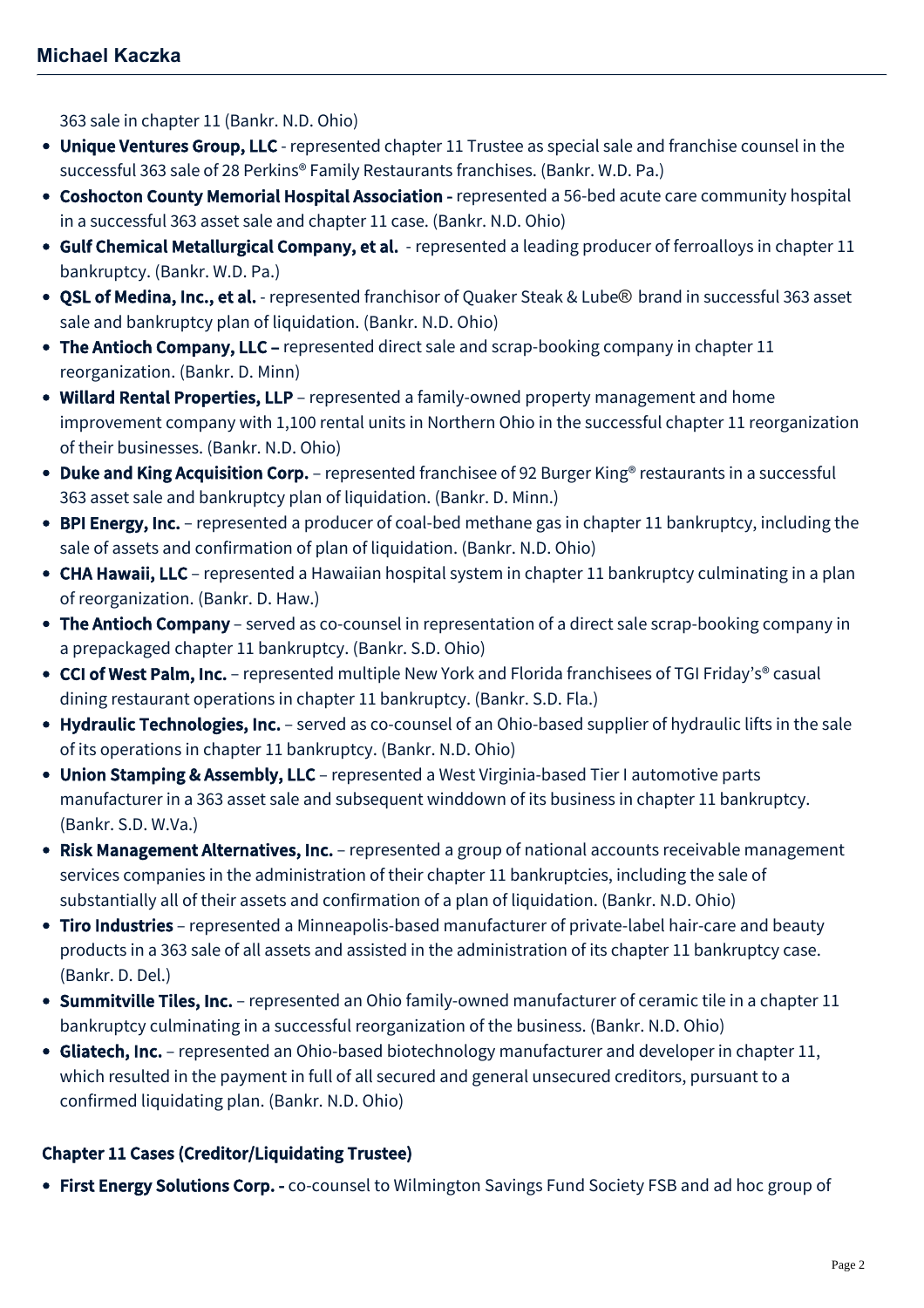pass-through certificate holders

- Barzel Industries, Inc. represented the official committee of unsecured creditors of a Massachusettsbased metal manufacturer in chapter 11 bankruptcy. (Bankr. D. Del.)
- Huffy Corp. represented the official committee of unsecured creditors appointed in the chapter 11 reorganization of a leading distributor of bicycles and other wheeled products with over \$220 million of revenue; and the subsequent representation of the post-confirmation liquidating trustee appointed to administer estate assets for the benefit of unsecured creditors. (Bankr. S.D. Ohio)
- DT Industries, Inc. represented the liquidating trustee appointed to administer assets for the benefit of unsecured creditors of an assembly products manufacturer and automotive supplier with over \$200 million of revenue. (Bankr. S.D. Ohio)

## Distressed Acquisitions

- Represented strategic purchaser of assets in chapter 11 case of Ohio-based pipeline servicing business. (Bankr. N.D. Ohio)
- Represented a purchaser of equity of distressed Cleveland-based biotech company out of court.
- Represented a strategic purchase of assets of a national crossbow company via a UCC Article 9 sale.

## Out-of-Court Restructurings and Other Matters

- Represented an Ohio-based retailer with over \$250 million in revenue in an out-of-court workout and refinancing
- Represented an Ohio-based diabetic supply company in an out-of-court winddown.
- Represented a Maryland-based specialty building products company in an out-of-court winddown.
- Represented subordinated secured lender in chapter 11 case of Illinois franchisee of Applebee's<sup>®</sup> restaurants. (Bankr. E.D. Ky)
- Represented a trust mortgage trustee in the winddown and liquidation of an Ohio-based lumber company.
- Represented a thermoform and injection-molded plastics company in an out-of-court debt restructuring.
- Represented an Ohio-based company specializing in the rental and sales of concrete forming and shoring equipment in the winddown and liquidation of its business.
- Representing a regional insurance company as a creditor in a variety of chapter 11 bankruptcy cases.
- Represented a Michigan-based telecommunications company in an Article 9 sale of its business lines.

#### **Admissions - Court**

- U.S. Court of Appeals for the 6th Circuit
- U.S. District Court for the Eastern District of Michigan
- U.S. District Court for the Northern District of Ohio
- U.S. District Court for the Southern District of Ohio
- U.S. District Court for the Western District of Michigan

#### **Admissions - State**

Ohio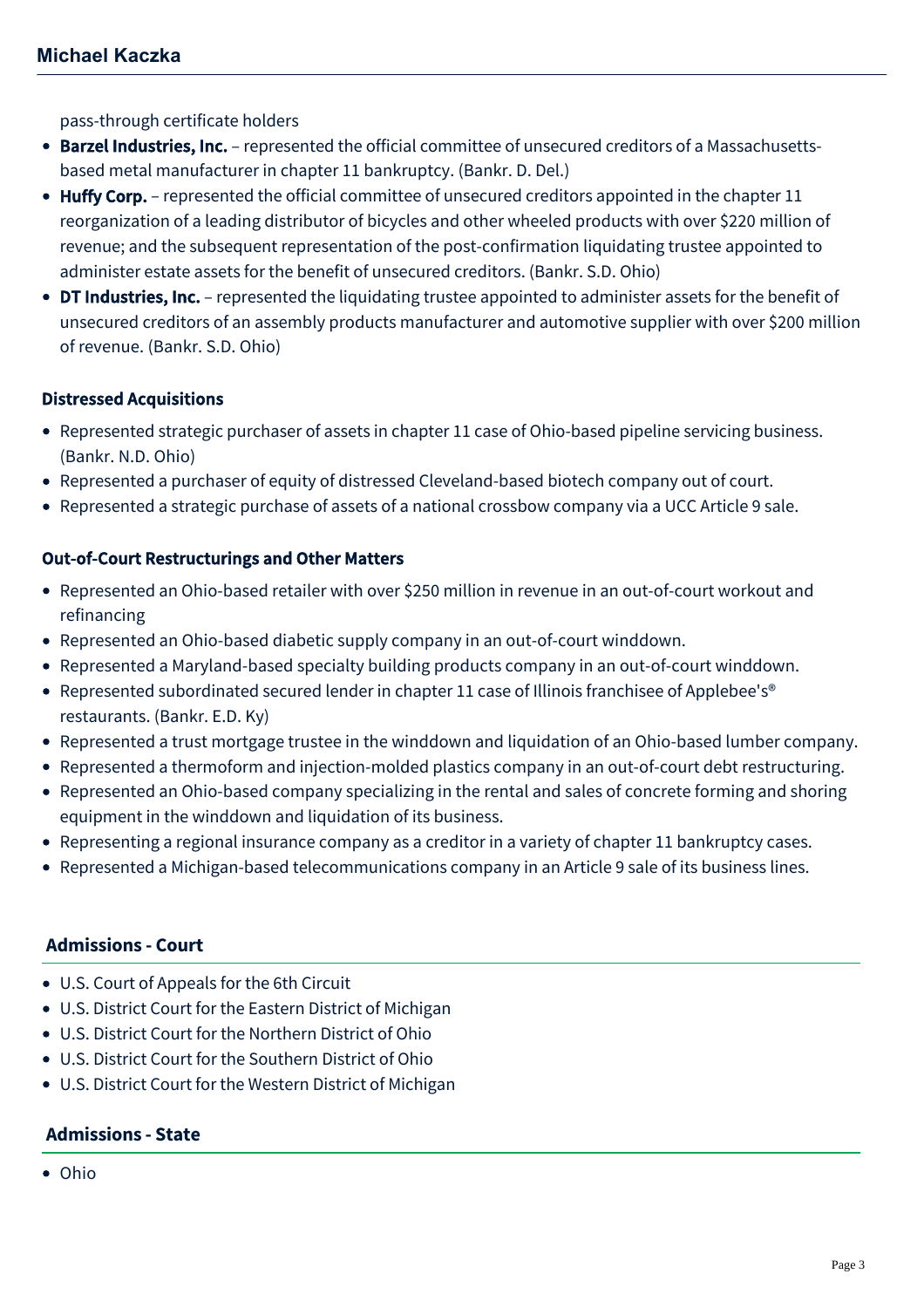## **Education**

- Case Western Reserve University School of Law
- Washington and Lee University

#### **Honors and Awards**

- Selected for inclusion in *Ohio Rising Stars* (2009-2018)
- "Big Brother of the Year" Big Brothers/Big Sisters of Greater Cleveland (2003)
- "Dean's Community Service Award" Case Western Reserve University School of Law (2002-2003)
- "Student Leadership Award" Case Western Reserve University School of Law (2002-2003)

#### **Public Service and Volunteerism**

- Family Promise of Greater Cleveland (Board of Directors, Chair of Governance Committee)
- A Kid Again, Northern Ohio Chapter (Board Member, Vice President)
- Washington & Lee University Alumni-Admissions Program (Chairman, NE Ohio Region)
- St. Ignatius High School Alumni Association
- Loyola Club

#### **Alerts**

[Restructuring Professionals - Is it time to rewrite your retention agreements?](https://mcdonaldhopkins.com/Insights/July-2016/Restructuring-Professionals-Is-it-time-to-rewrite)

#### **Blog Posts**

- [Allegations that franchise disclosure documents were inaccurate did not toll the statute of limitations](https://mcdonaldhopkins.com/Insights/March-2022/Statute-limitations-OH-Business-Opportunity-Plan) under Ohio's Business Opportunity Plan Act
- [Sixth Circuit Court of Appeals holds that forum-selection clause in franchise agreement was unenforceable](https://mcdonaldhopkins.com/Insights/December-2021/Sixth-Circuit-Court-of-Appeals-holds-that-forum-se) as against Michigan public policy
- [Despite contractual provisions to the contrary, Third Circuit disallows triangular setoffs in bankruptcy](https://mcdonaldhopkins.com/Insights/April-2021/Despite-contractual-provisions-to-the-contrary-Th)
- [The Biden Administration and its impact on franchising in 2021](https://mcdonaldhopkins.com/Insights/February-2021/The-Biden-Administration-and-its-impact-on-franchi)
- [Can a bankruptcy court order rent abatement due to a pandemic? One \(sympathetic\) bankruptcy court](https://mcdonaldhopkins.com/Insights/December-2020/Can-a-Bankruptcy-Court-Order-Rent-Abatement-Due-a) says "No"
- [Sixth Circuit finds that Domino's Pizza can arbitrate to determine whether it must arbitrate employee](https://mcdonaldhopkins.com/Insights/June-2020-(1)/Sixth-Circuit-finds-that-Dominos-Pizza-can-arbitra) claims
- [So your business temporarily closed now what do you do?](https://mcdonaldhopkins.com/Insights/March-2020/So-your-business-temporarily-closed-now-what-do-yo)
- [COVID-19 pandemic should cause businesses to review their business-interruption insurance coverage](https://mcdonaldhopkins.com/Insights/March-2020/pandemic-should-cause-businesses-to-review-their-b)
- [Small Business Reorganization Act provides a new tool to restructure small franchisees](https://mcdonaldhopkins.com/Insights/September-2019/Small-Business-Reorganization-Act-provides-a-new-t)
- [U.S. Supreme Court rules rejection of trademark license in bankruptcy does not terminate license](https://mcdonaldhopkins.com/Insights/May-2019/Rejection-of-trademark-license-in-bankruptcy-does)
- [Washington D.C. federal appeals court weighs in on the joint-employer standard](https://mcdonaldhopkins.com/Insights/January-2019/Washington-DC-federal-appeals-court-weighs-in-on-t)
- [Washington dysfunction continues to mire resolution of "joint employer" standard](https://mcdonaldhopkins.com/Insights/September-2018/Washington-dysfunction-continues-to-mire-resolutio)
- [Despite joint employer uncertainty, Senate has yet to take up the Save Local Business Act](https://mcdonaldhopkins.com/Insights/May-2018/Despite-joint-employer-uncertainty)
- [A positive sign about the future of the Save Local Business Act](https://mcdonaldhopkins.com/Insights/February-2018/A-positive-sign-about-the-future-of-the-Save-Local)